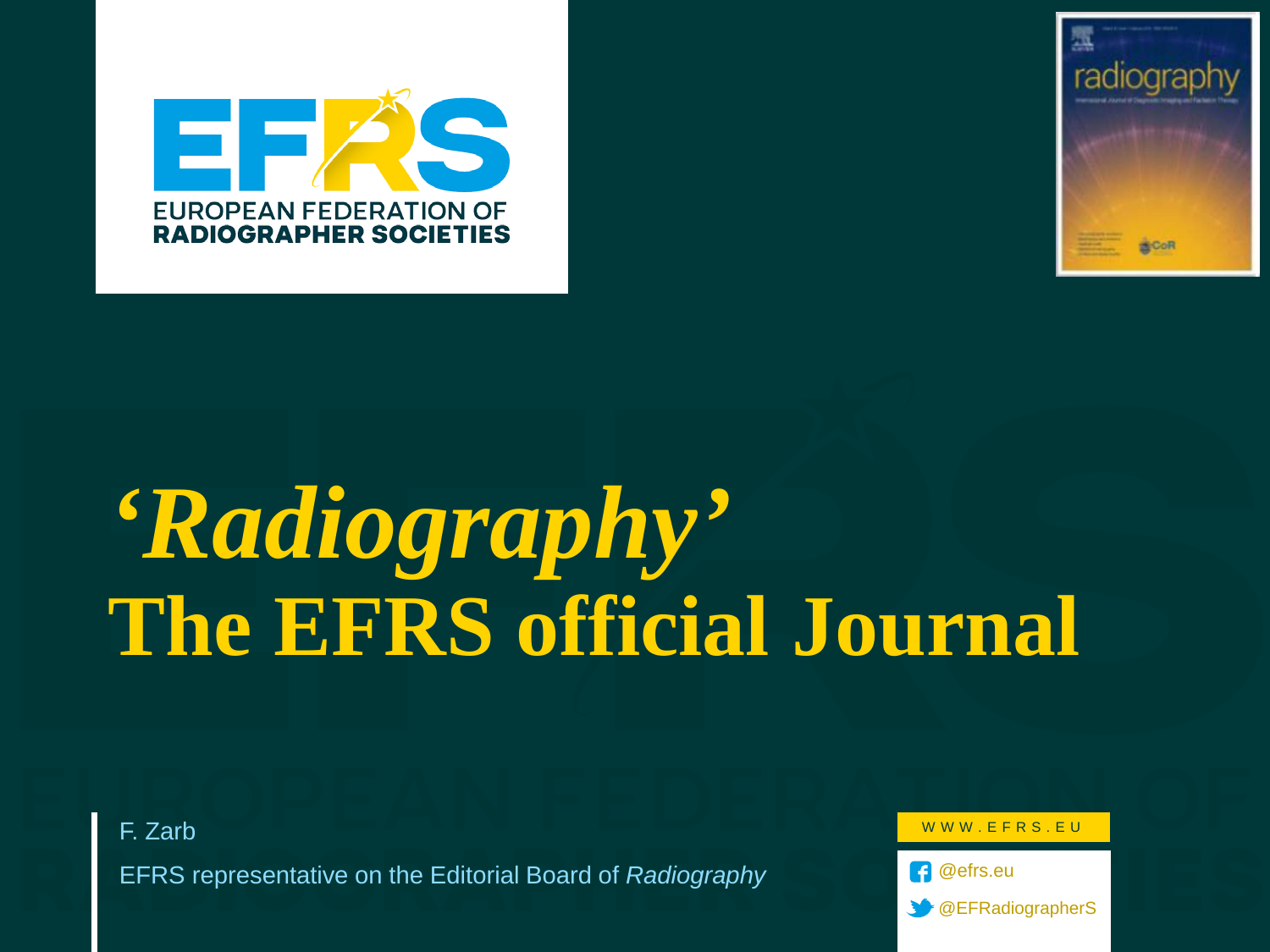

# **Table of Contents**

- '*Radiography'* journal overview
- EFRS / Elsevier agreements
- Updates

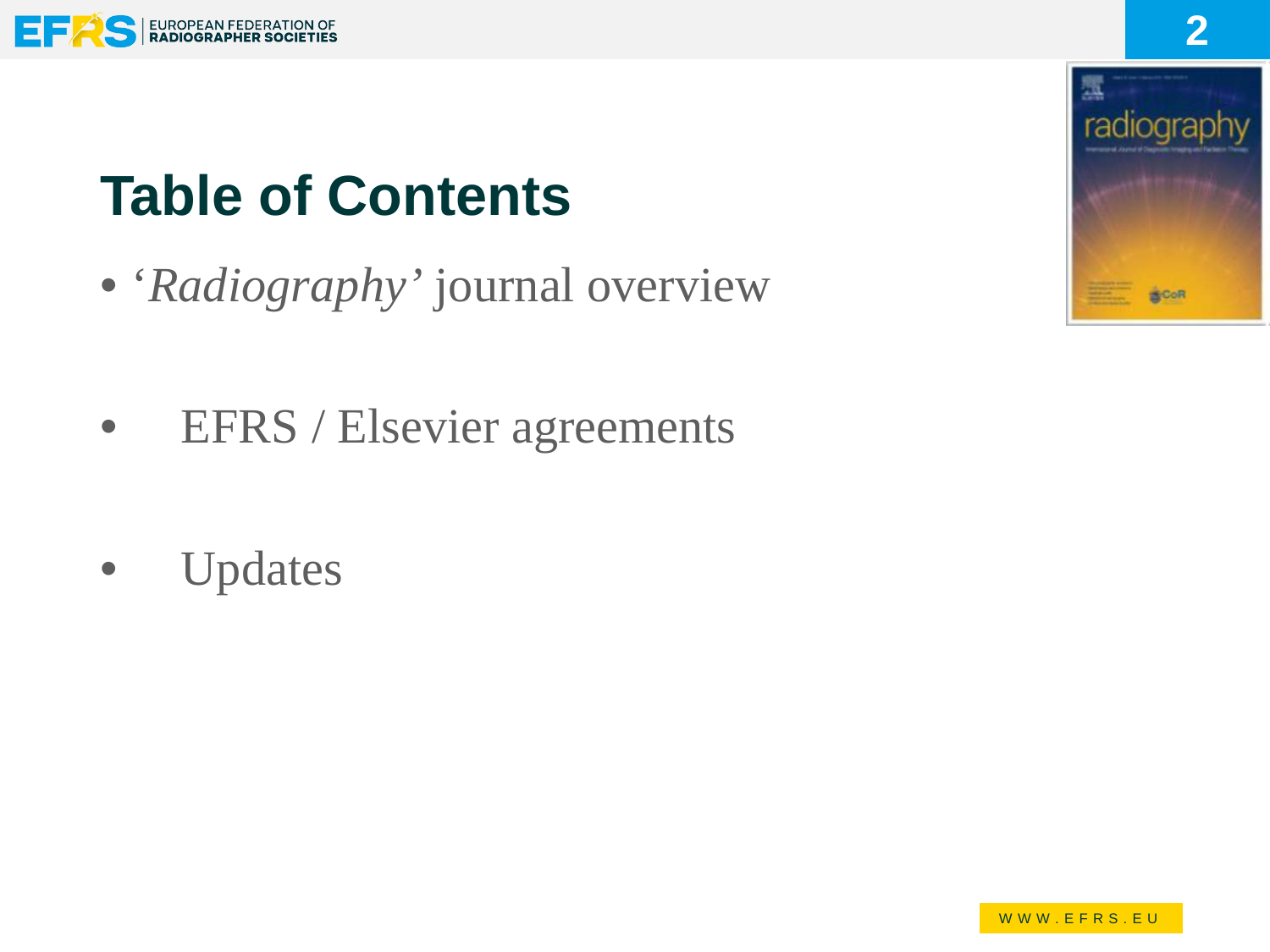

#### *'Radiography'* **Overview**

- 2019 is the 25th year of publication as *Radiography*
	- Brand new cover
	- February Issue available for free @ radiographyonline.com/current

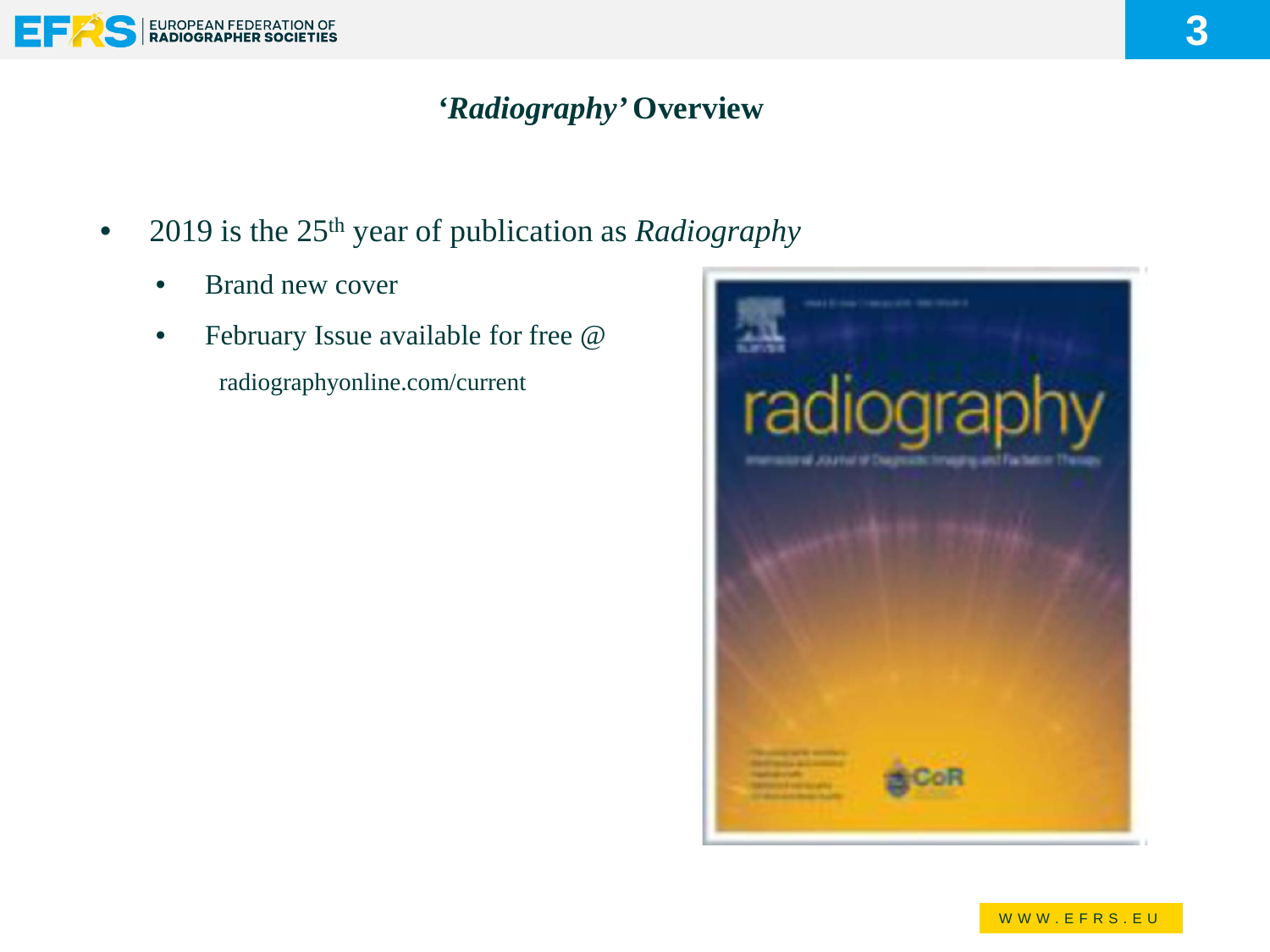

#### *'Radiography'* **Overview**

- Is the official peer reviewed journal of the Society and College of Radiographers and the European Federation of Radiographer Societies.
- Promotes evidence based practice by disseminating high quality clinical, scientific and educational research related to all aspects of diagnostic and therapeutic radiography including research articles; systematic and narrative reviews; editorials and letters of international relevance, advancing the knowledge and innovations within radiography
- Essential reading for researchers and practitioners and for radiography educators and students with the aim to influence clinical practice.

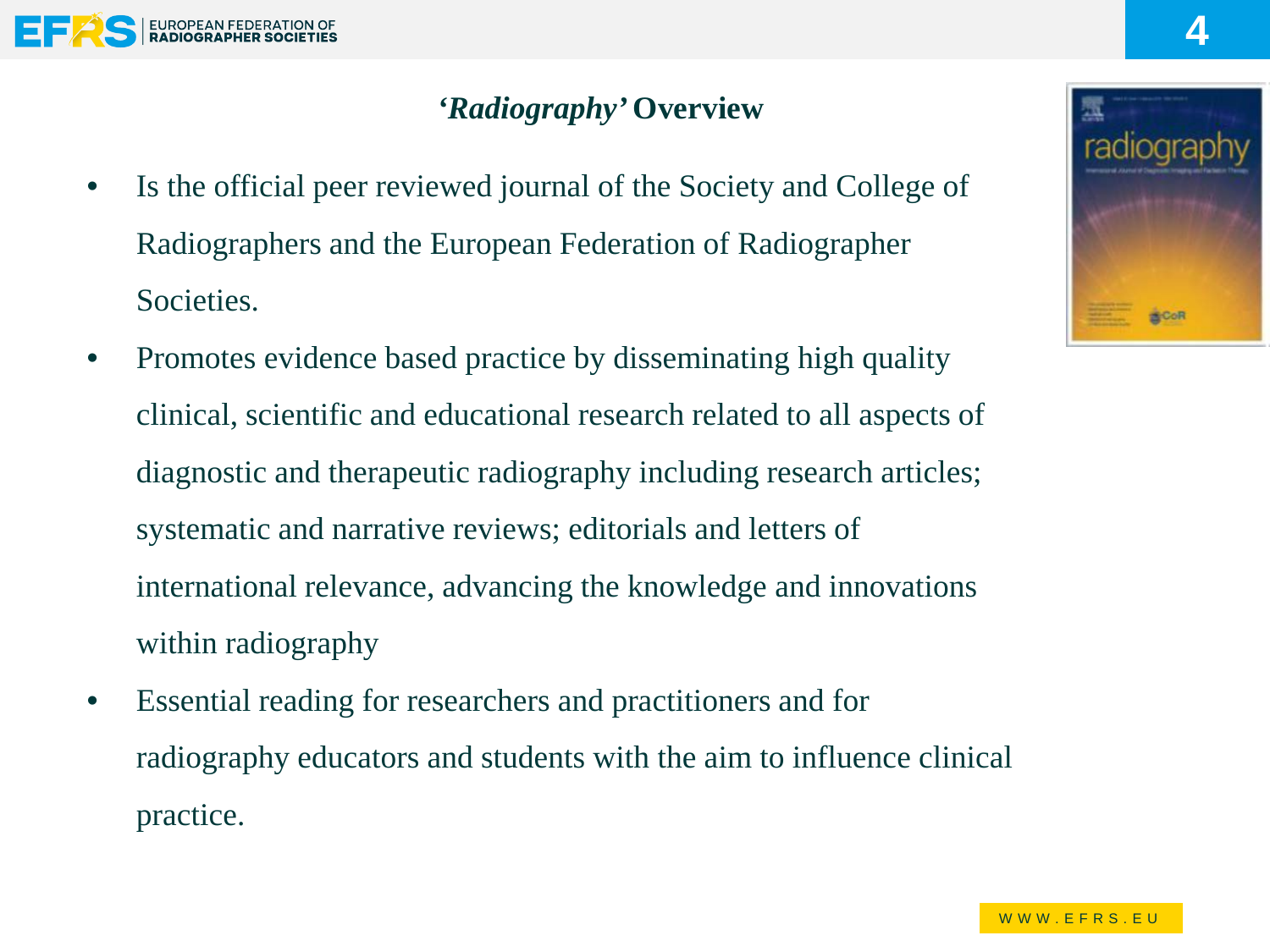

#### *'Radiography'* **Overview**

- Currently working on the development of the journal strategy
	- **Regular review**
	- Maintain leadership in Radiography research publications
- **Journal Metrics** 
	- •**Provide insight into 3 aspects of the journal:**
		- **Impact**
		- **Speed**
		- **Reach**

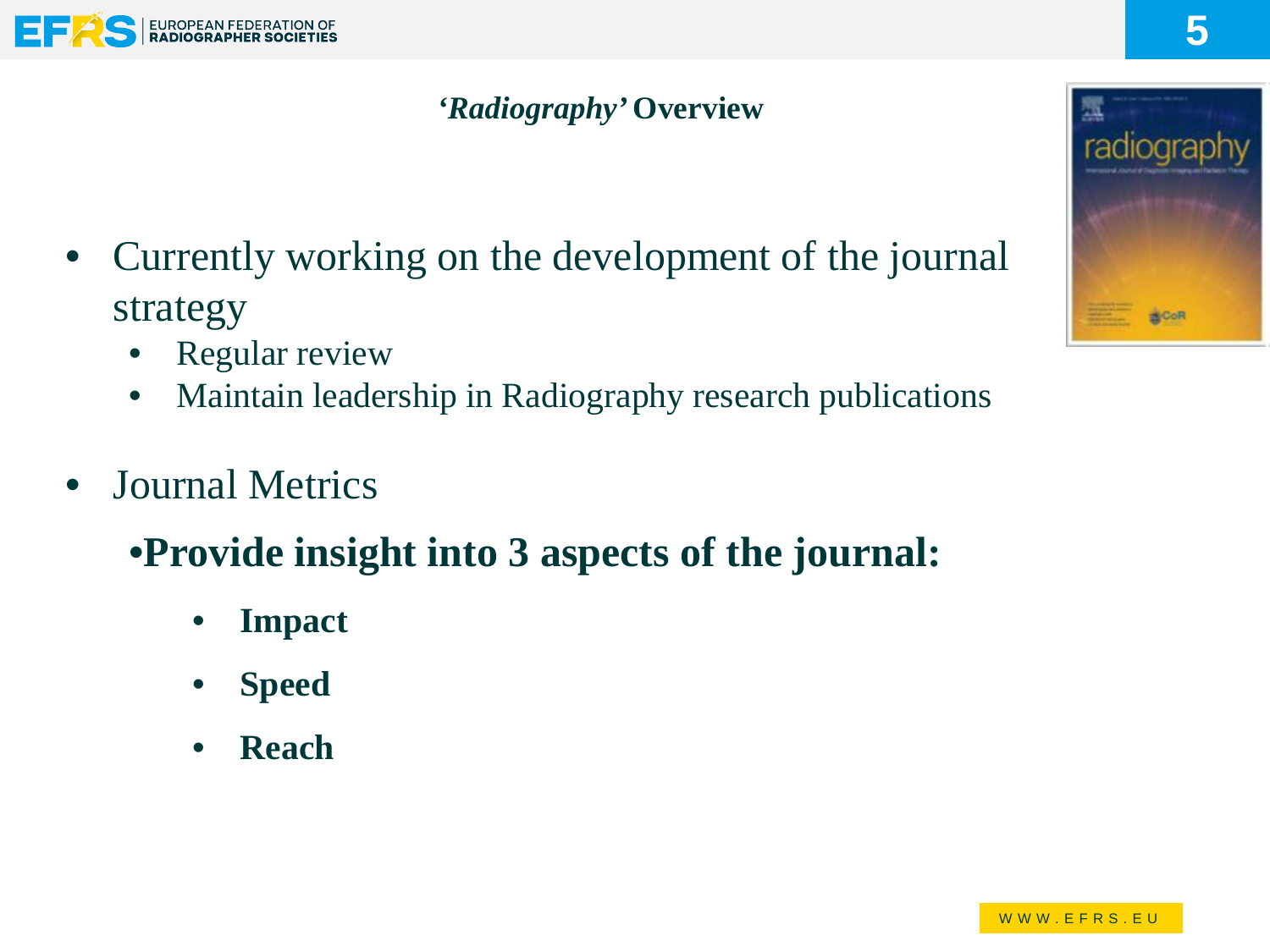



• **Impact**



|                  | 2013  | 2014  | 2015  | 2016  | 2017  |
|------------------|-------|-------|-------|-------|-------|
| <b>SNIP</b>      | 0.562 | 0.659 | 0.591 | 0.706 | 0.681 |
| <b>SJR</b>       | 0.232 | 0.346 | 0.219 | 0.289 | 0.324 |
| <b>CiteScore</b> | 0.58  | 0.80  | 0.60  | 0.77  | 0.90  |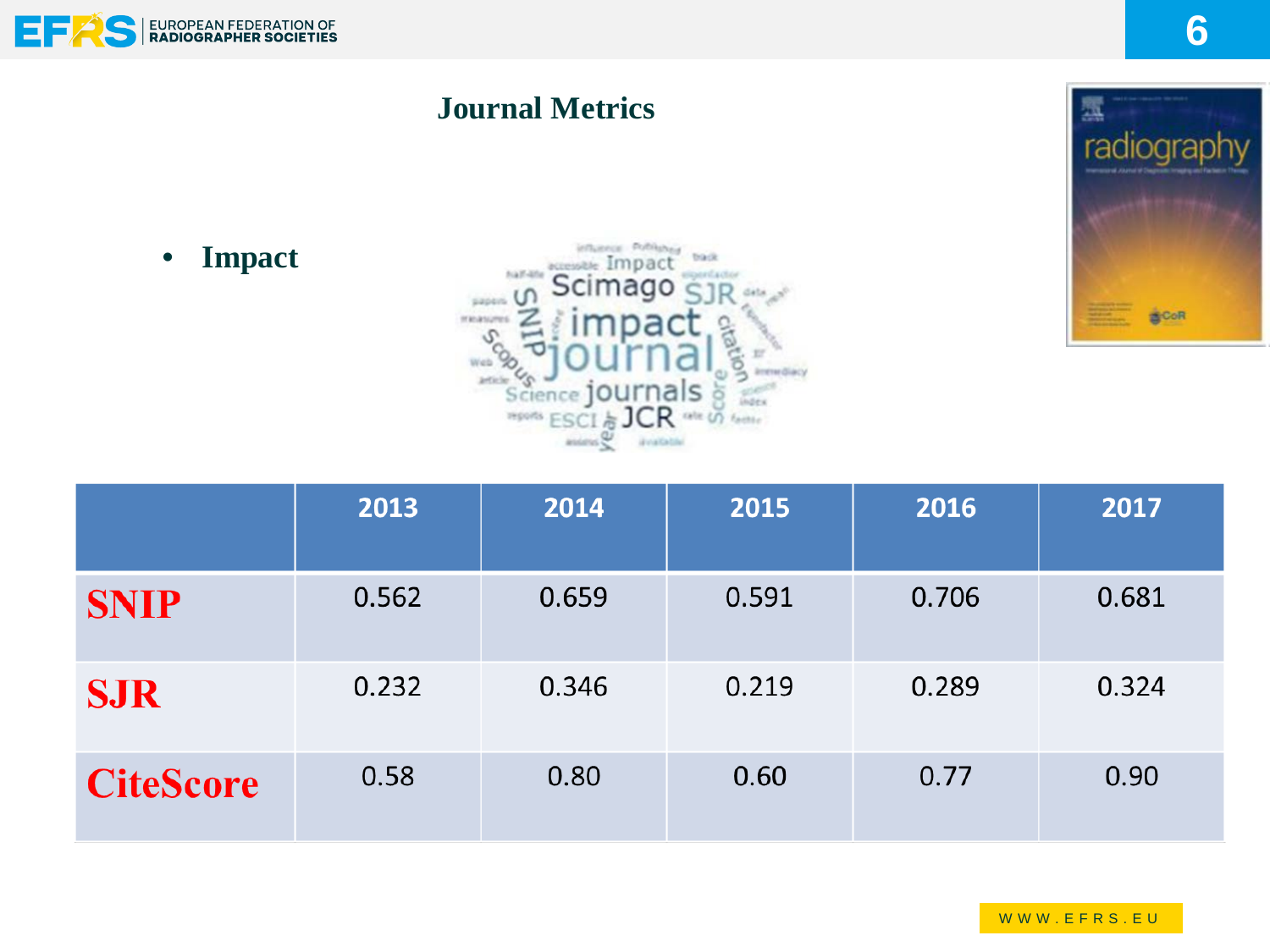

# • **Acceptance Rate**

• The total number of articles accepted out of the total number of articles submitted in the same year.

| <b>YEAR</b> | <b>SUBMISSIONS</b> | <b>ACCEPTED</b> | <b>ACCEPTANCE RATE</b> | 2017 | 54.5% |    |     |     |                        |
|-------------|--------------------|-----------------|------------------------|------|-------|----|-----|-----|------------------------|
| 2017        | 191                | 104             | 54                     | 2016 | 50.9% |    |     |     |                        |
| 2016        | 171                | 87              | 51                     | 2015 | 38.6% |    |     |     |                        |
| 2015        | 197                | 76              | 39                     | 2014 | 58.1% |    |     |     |                        |
| 2014        | 174                | 101             | 58                     |      |       |    |     |     | <b>***************</b> |
| 2013        | 137                | 69              | 50                     | 2013 | 50.4% | 50 | 100 | 150 | 200                    |

WWW.EFRS.EU

radiograpl **BCoR**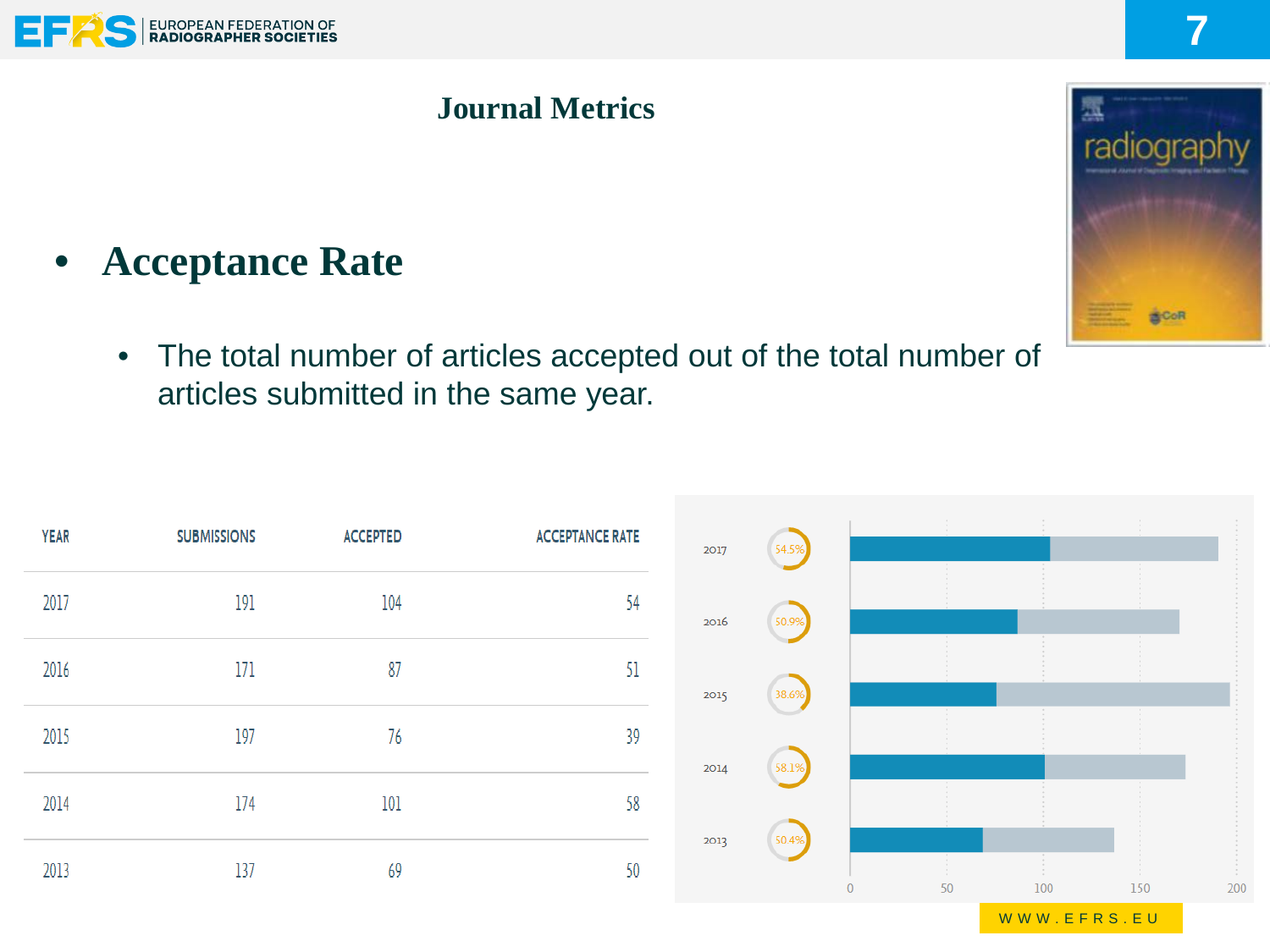

# • **Speed**

- **No. of weeks for article to be reviewed – 10.9 weeks**
- **Average No. of weeks to reach key publication points:**
	- **1st decision – 6.5 weeks**



• **Final on-line publication – 17.3 weeks**

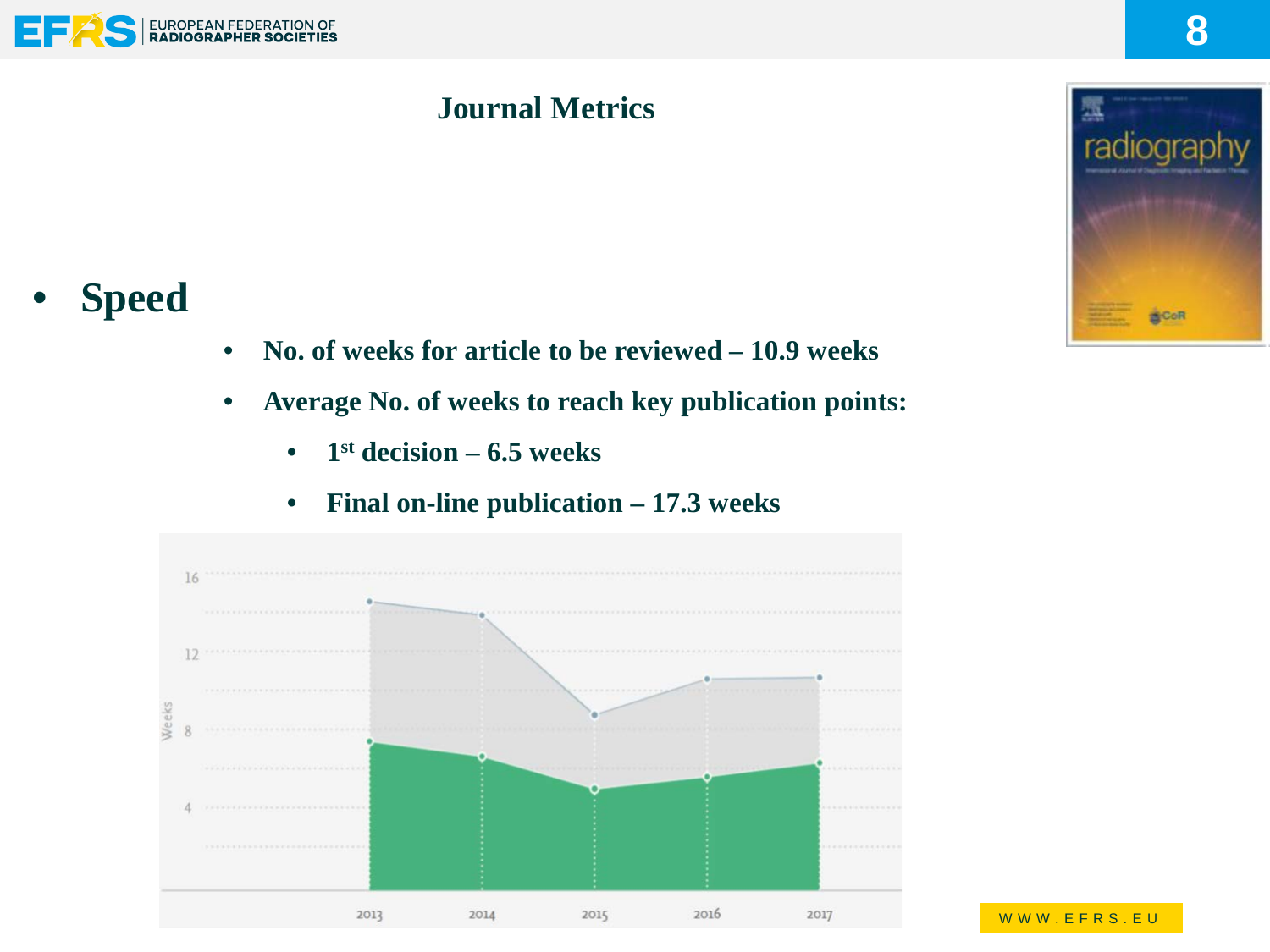

### • **Reach**

- **Author distribution**
- **Downloads**
	- Size of ball indicating number of corresponding authors over last 5 years



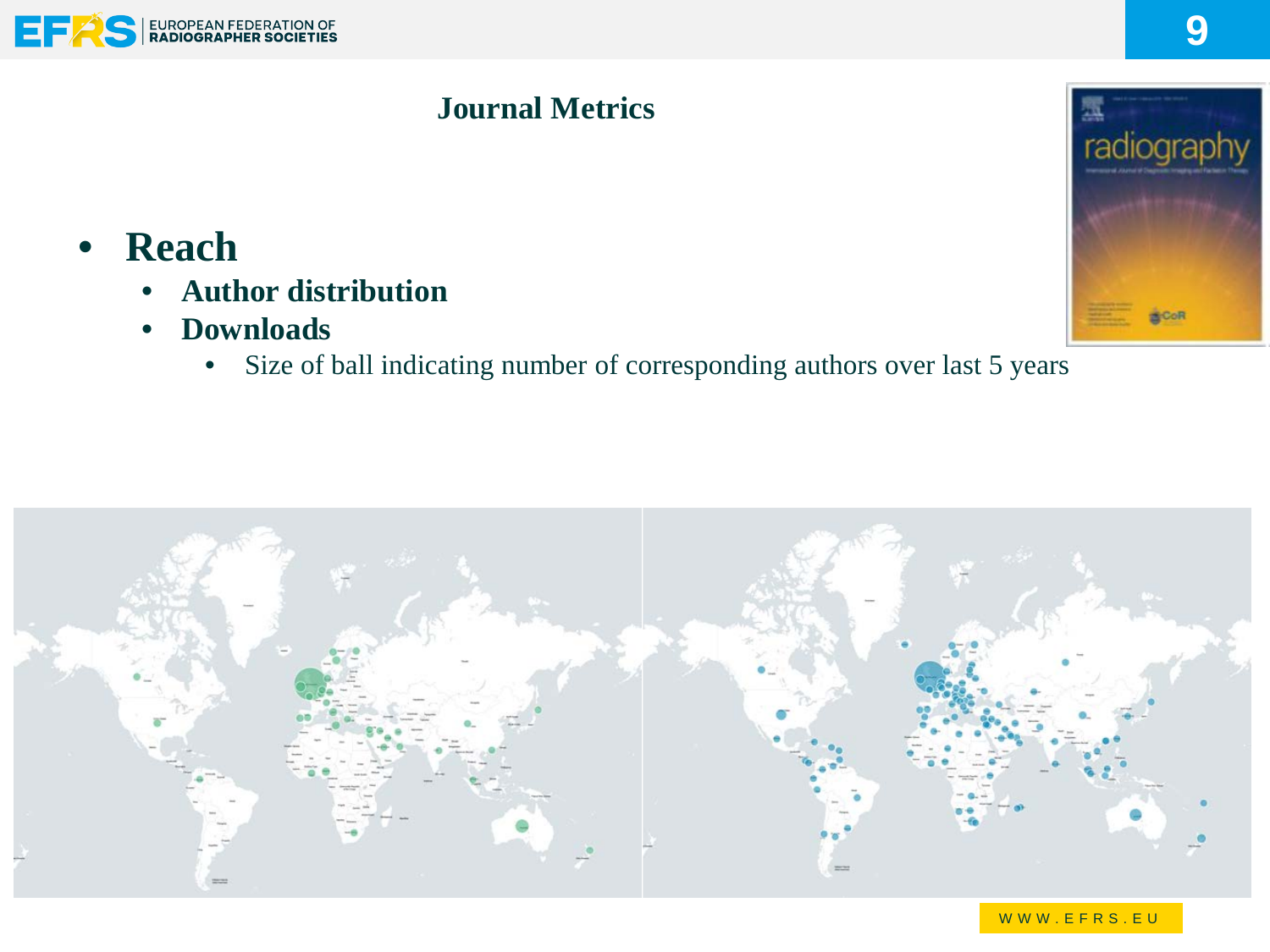#### EUROPEAN FEDERATION OF

#### **EFRS – Elsevier collaboration**

## •**ECR 2019**

#### •**EFRS Workshop - Growing radiography research**

•EFRS in association with EIBIR *(European Institute for* 

*Biomedical Imaging Research)* and the Radiography Journal

#### •**Saturday, March 2, 2019/14:00-15:30**

- **Awards Sponsorship**
	- Best Scientific Paper
	- •Paper Abstract Award
	- Poster Award
	- •Radiography Student Abstract Award



**10**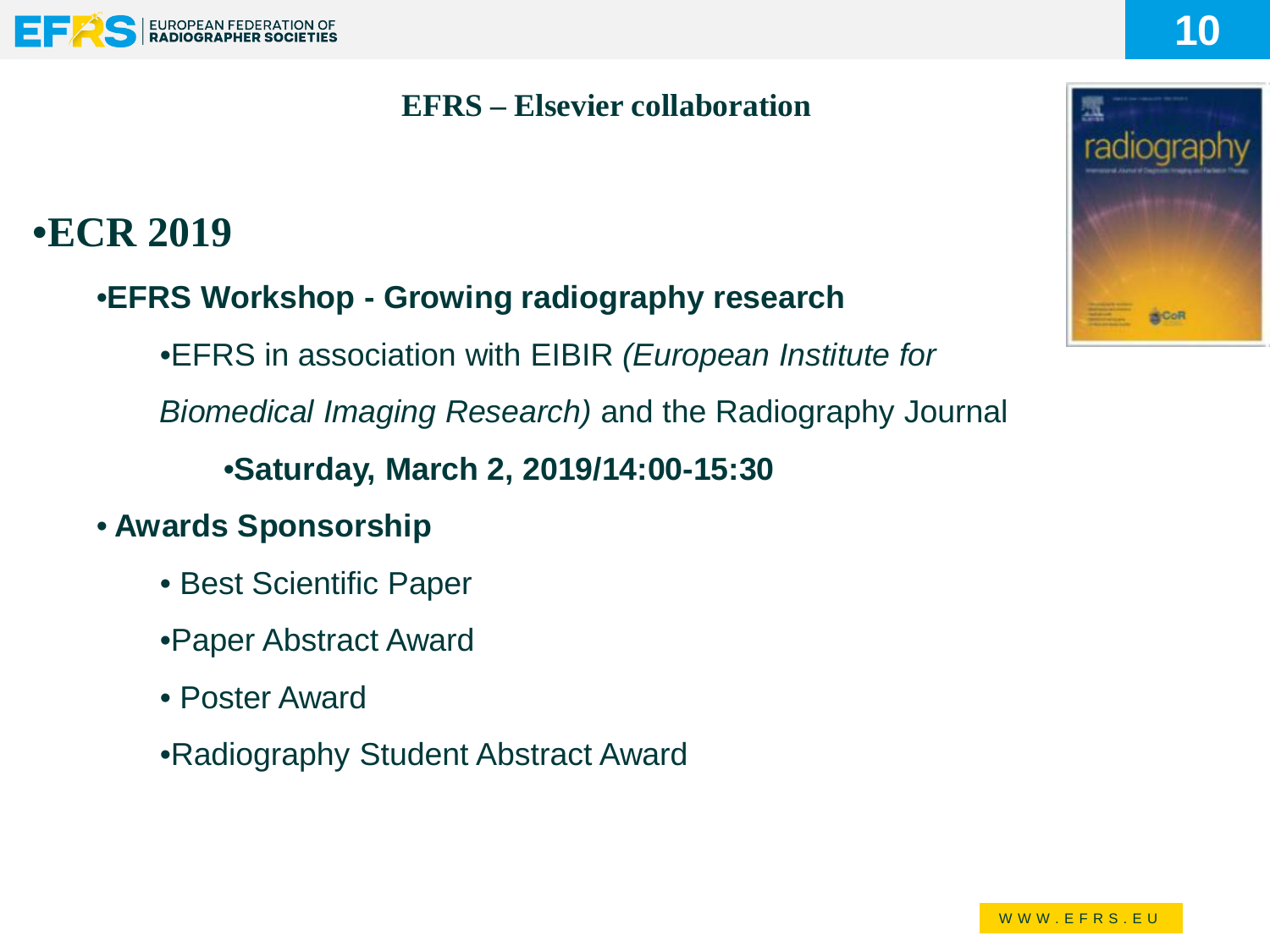

#### **EFRS – Elsevier collaboration**

•Benefits for National Societies members of EFRS:

• Listed as **Supporting Societies** benefiting from:

•Reduced *'Radiography'* journal subscription rates:

• 50% reductions for individual members:

•May be asked to provide proof of membership.

- Listed as **Affiliated Societies** benefit from:
	- Journal available to all society members;
	- Further discounted rates.

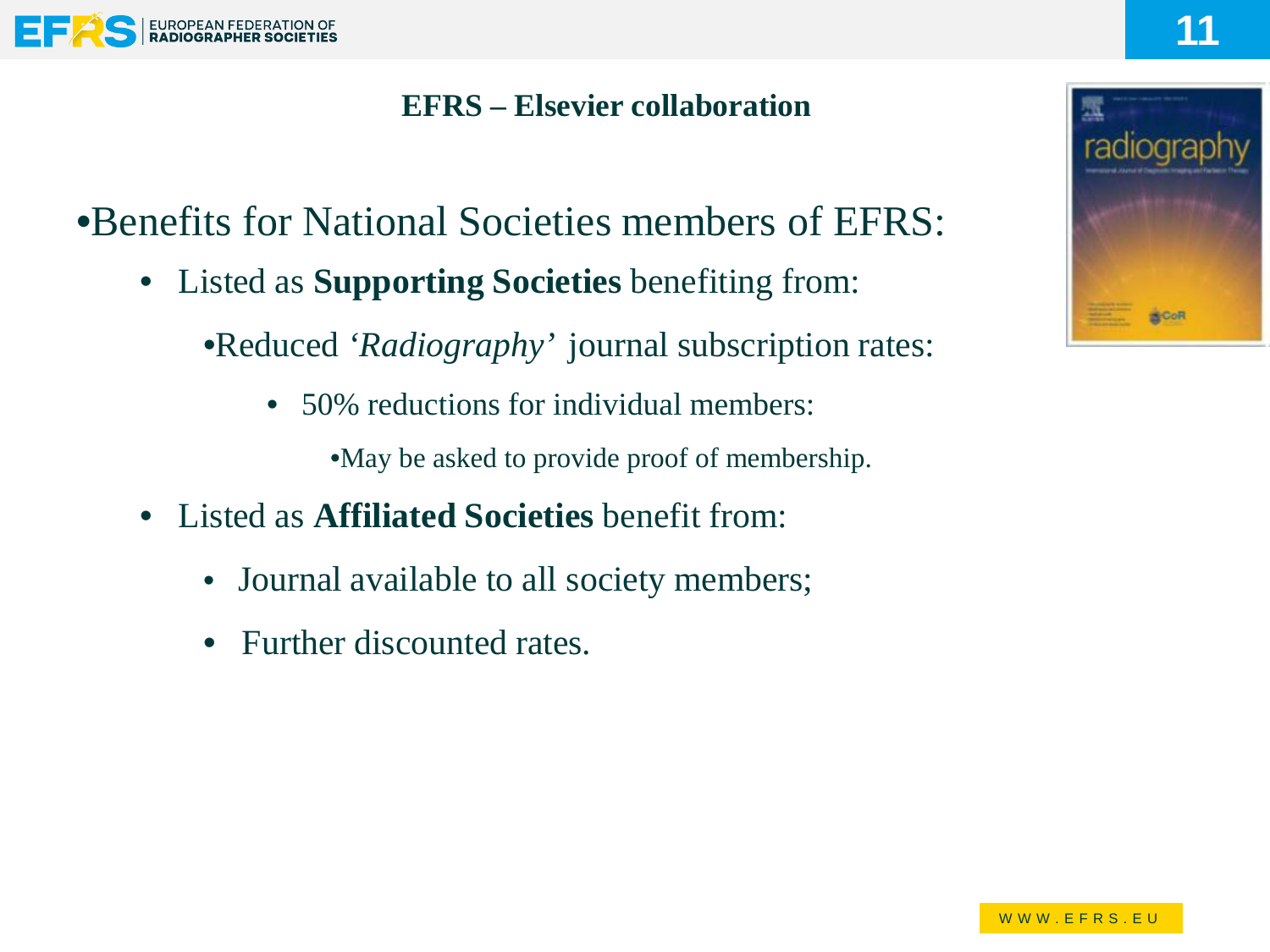

#### **EFRS – Elsevier collaboration**



- Benefits for National Societies members of EFRS:
	- Distribution of *'Radiography'* research:
		- Re-use of *'Radiography'* articles in local publications.